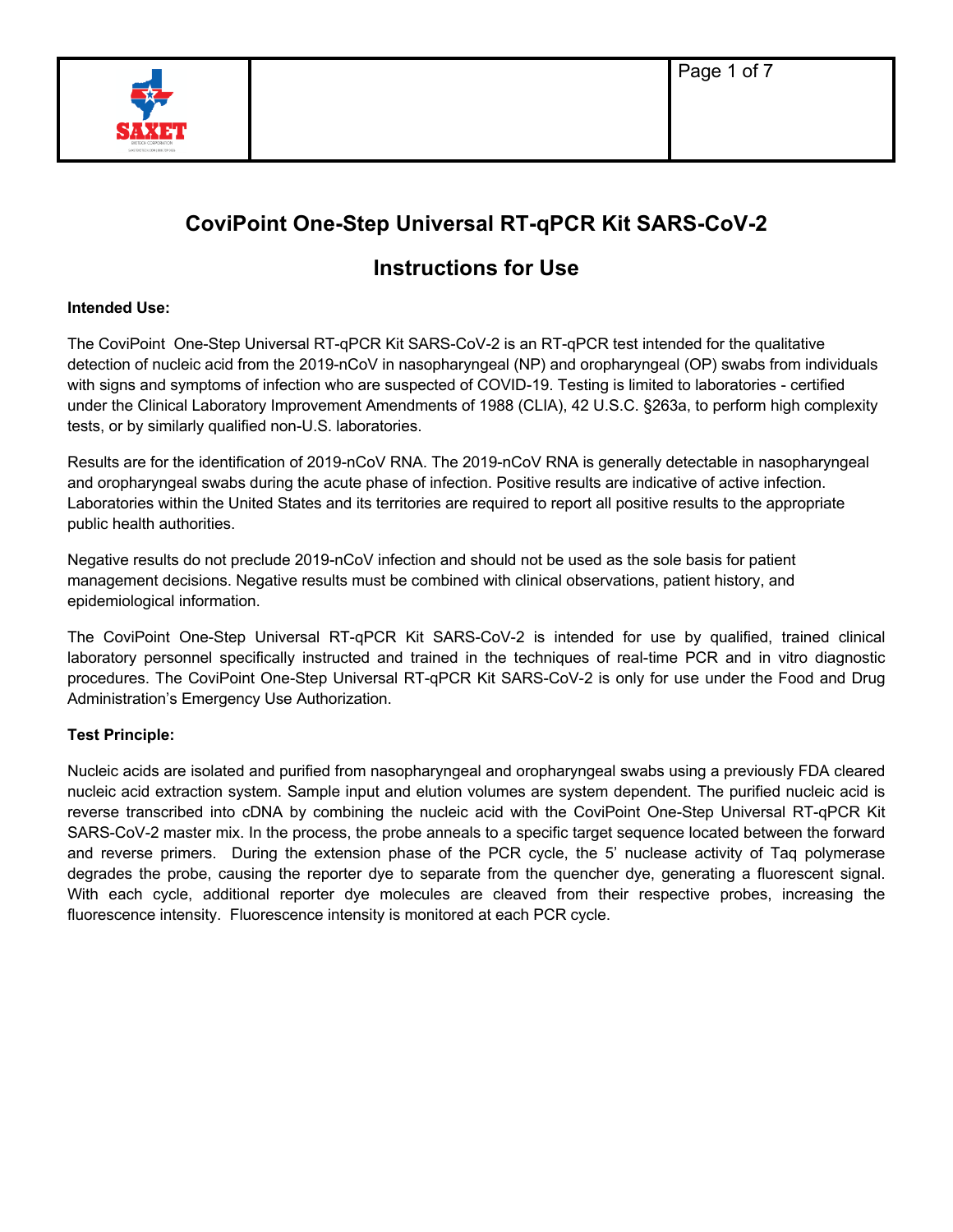

### **Materials Provide and Storage:**

#### **Concentration:** 2X **Storage and Handling:** Store at -20° C upon arrival **Ordering Information:**

| <b>Item Number</b> | <b>Total Volume Received</b><br><b>Quantity Received</b>                                                            |                                                                                                                                                                              | <b>Total number of</b><br>reactions which can be<br>obtained when using the<br>following reaction sizes |                               |
|--------------------|---------------------------------------------------------------------------------------------------------------------|------------------------------------------------------------------------------------------------------------------------------------------------------------------------------|---------------------------------------------------------------------------------------------------------|-------------------------------|
|                    |                                                                                                                     |                                                                                                                                                                              | 20 <sub>µ</sub><br><b>Reactions</b>                                                                     | $10\mu$ L<br><b>Reactions</b> |
| AzureSeq-200       | SB-ITMP-MM-100-PC<br><b>SB-RT-200-PC</b><br>SB-CPPM-100uL-PC<br>SB-NFW-350uL-PC<br>SB-CVNC-150-PC<br>SB-CVPC-150-PC | SB-ITMP-MM-100-PC: 2 x 1mL<br>SB-RT-200-PC: 1 x 100uL<br>SB-CPPM-100uL-PC: 2 x 100µL<br>SB-NFW-350uL-PC: 2 x 350uL<br>SB-CVNC-150-PC: 1 x 150µL<br>SB-CVPC-150-PC: 1 x 150uL | 200                                                                                                     | 400                           |

# **Workflow:**

**Protocol for One-Step SARS-nCoV-2 Detection:** The following reaction set up cycling conditions are recommended but can vary depending on the template and primers being used. Reaction volumes are to be determined by the end user. Recommended protocols for 20µL, 10µL, or 5µL reactions are listed on the following pages.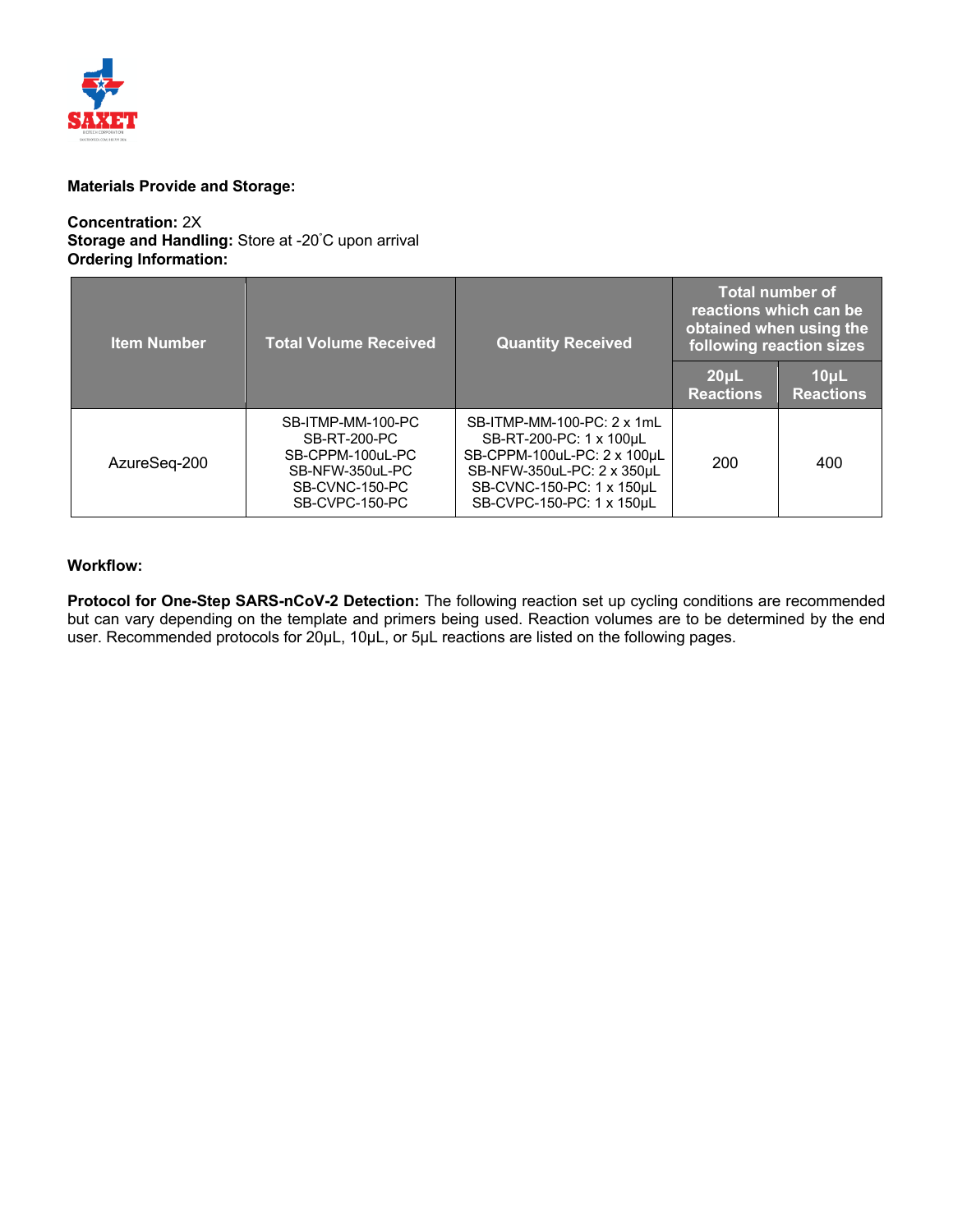

#### **Instructions for setting up 20µL reactions:**

- 1. Completely thaw the CoVi Primer/Probe mix 3 (brown tube/cap) by setting on ice for ~30 minutes. Once thawed, briefly centrifuge to collect at the bottom of the tube, **then add 384µL of nuclease free water to the tube**. Mark the tube with water added.
- 2. Vortex the tube at max speed for 10 seconds to mix, then spin down briefly to collect at bottom of tube.
- 3. Proceed to master mix setup as shown below in a clean room or designated setup area:

#### **Reaction set-up for 20µL reaction volume Table 1:**

| Component                             | Volume '<br>reaction | Volume 100 reactions (96-<br>well plate) | ' Final Concentration. |
|---------------------------------------|----------------------|------------------------------------------|------------------------|
| 2X InhibiTag Multiplex gPCR MasterMix | $10 \mu$             | 1000 ul                                  | 1X                     |
| RTScript™, 200U/µL                    | $0.5$ ul             | 50 µl                                    | 5 units/ul             |
| Diluted Primer/Probe Mix              | 4.5 ul               | 450 µl                                   | 1X                     |

- 4. Mix the master mix by pipetting up and down repeatedly with pipette set to volume of 2X master mix added, or by capping the tube, vortexing briefly, and spinning down briefly to collect mix.
- 5. Distribute **15 µl** of the master mix using an appropriate pipette to all wells of a plate that will be used.
- 6. Add **5 µl** of sample, positive control, or negative control to appropriate wells.
- 7. Seal the plate, vortex briefly or flick to mix; spin down in a centrifuge to collect the mixed samples.
- 8. Place the plate into the designated real-time machine and run the following program:

# **Thermal cycling conditions:**

Recommended Cycling Conditions

| Cycling Step             | <b>Stage</b> | No. of Cycles | Temperature      | <b>Holding Time</b> |
|--------------------------|--------------|---------------|------------------|---------------------|
| RT Incubation            |              |               | $50^{\circ}$ C   | 15 minutes          |
| <b>Enzyme Activation</b> |              |               | $95^{\circ}$ C   | 2 minutes           |
| Amplification**          | 3            | 45            | $95^{\circ}$ C   | 3 seconds           |
|                          |              |               | $60^{\circ}$ C** | 30 seconds          |

\*\*Collect fluorescence during annealing/extension phase (60°C) step on FAM, HEX, and ROX channels (or equivalent channels).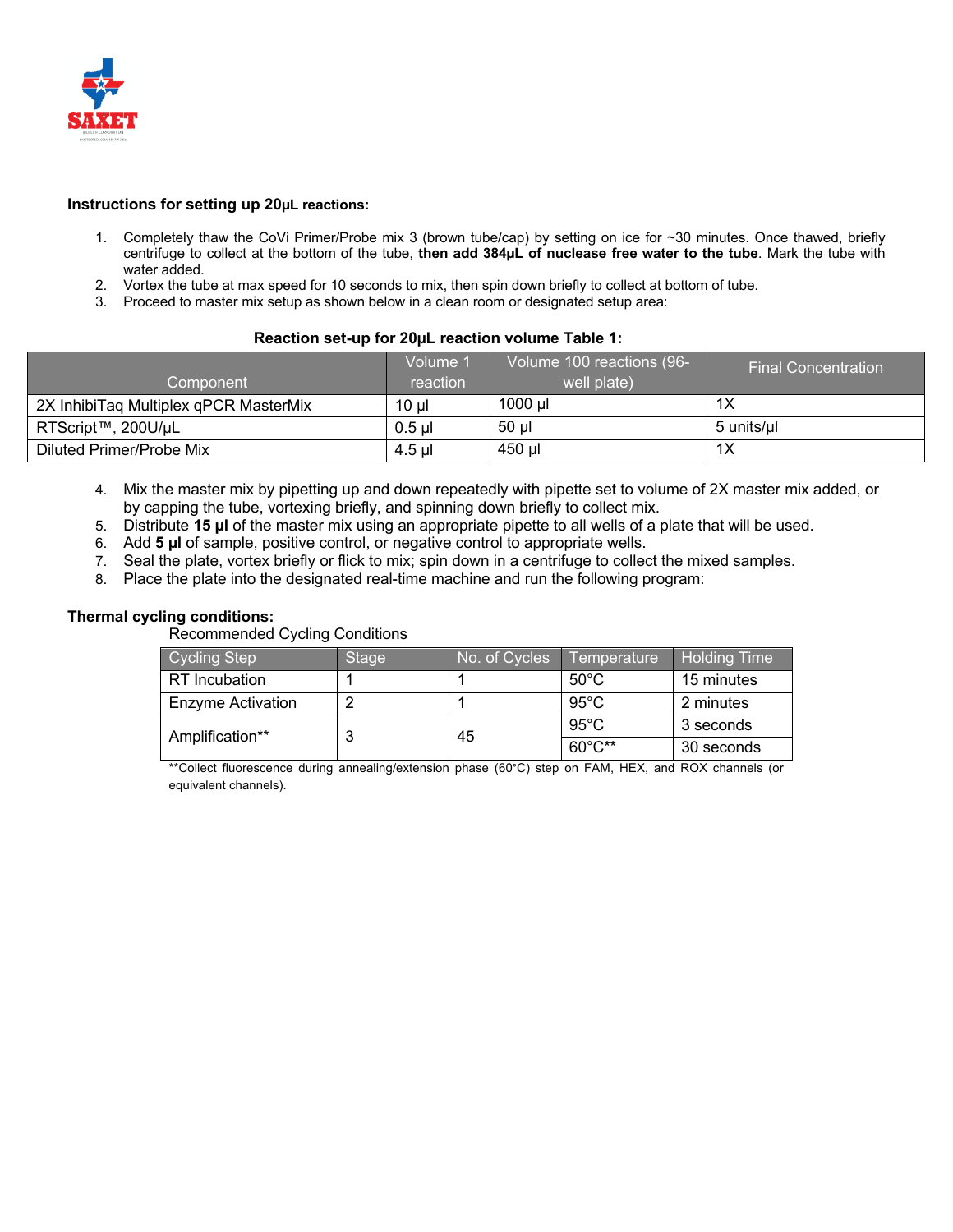

#### **Instructions for setting up 10µL reactions:**

- 1. Completely thaw the CoVi Primer/Probe mix 3 (brown tube/cap) by setting on ice for ~30 minutes. Once thawed, briefly centrifuge to collect at the bottom of the tube, **then add 384µL of nuclease free water to the tube**. Mark the tube with water added.
- 2. Vortex the tube at max speed for 10 seconds to mix, then spin down briefly to collect at bottom of tube.
- 3. Proceed to master mix setup as shown below in a clean room or designated setup area:

#### **Reaction set-up for 10µL reaction volume Table 2:**

|                                       | Volume '  | Volume 100 reactions (96- | <b>Final Concentration</b> |
|---------------------------------------|-----------|---------------------------|----------------------------|
| Component                             | reaction  | well plate)               |                            |
| 2X InhibiTag Multiplex gPCR MasterMix | 5 ul      | 500 µl                    | 1X                         |
| RTScript™, 200U/µL                    | $0.25$ µl | $25$ µl                   | 5 units/ul                 |
| Diluted Primer/Probe Mix              | $2.25$ µl | 225 µl                    | 1X                         |

- 4. Mix the master mix by pipetting up and down repeatedly with pipette set to volume of 2X master mix added, or by capping the tube, vortexing briefly, and spinning down briefly to collect mix.
- 5. Distribute **7.5 µl** of the master mix using an appropriate pipette to all wells of a plate that will be used.
- 6. Add **2.5 µl** of sample, positive control, or negative control to appropriate wells.
- 7. Seal the plate, vortex briefly or flick to mix; spin down in a centrifuge to collect the mixed samples.
- 8. Place the plate into the designated real-time machine and run the following program:

#### **Thermal cycling conditions:**

Recommended Cycling Conditions

| Cycling Step             | Stage | No. of Cycles | Temperature    | <b>Holding Time</b> |
|--------------------------|-------|---------------|----------------|---------------------|
| <b>RT</b> Incubation     |       |               | $50^{\circ}$ C | 15 minutes          |
| <b>Enzyme Activation</b> |       |               | $95^{\circ}$ C | 2 minutes           |
| Amplification**          |       | 45            | $95^{\circ}$ C | 3 seconds           |
|                          | w     |               | 60°C**         | 30 seconds          |

\*\*Collect fluorescence during annealing/extension phase (60°C) step on FAM, HEX, and ROX channels (or equivalent channels).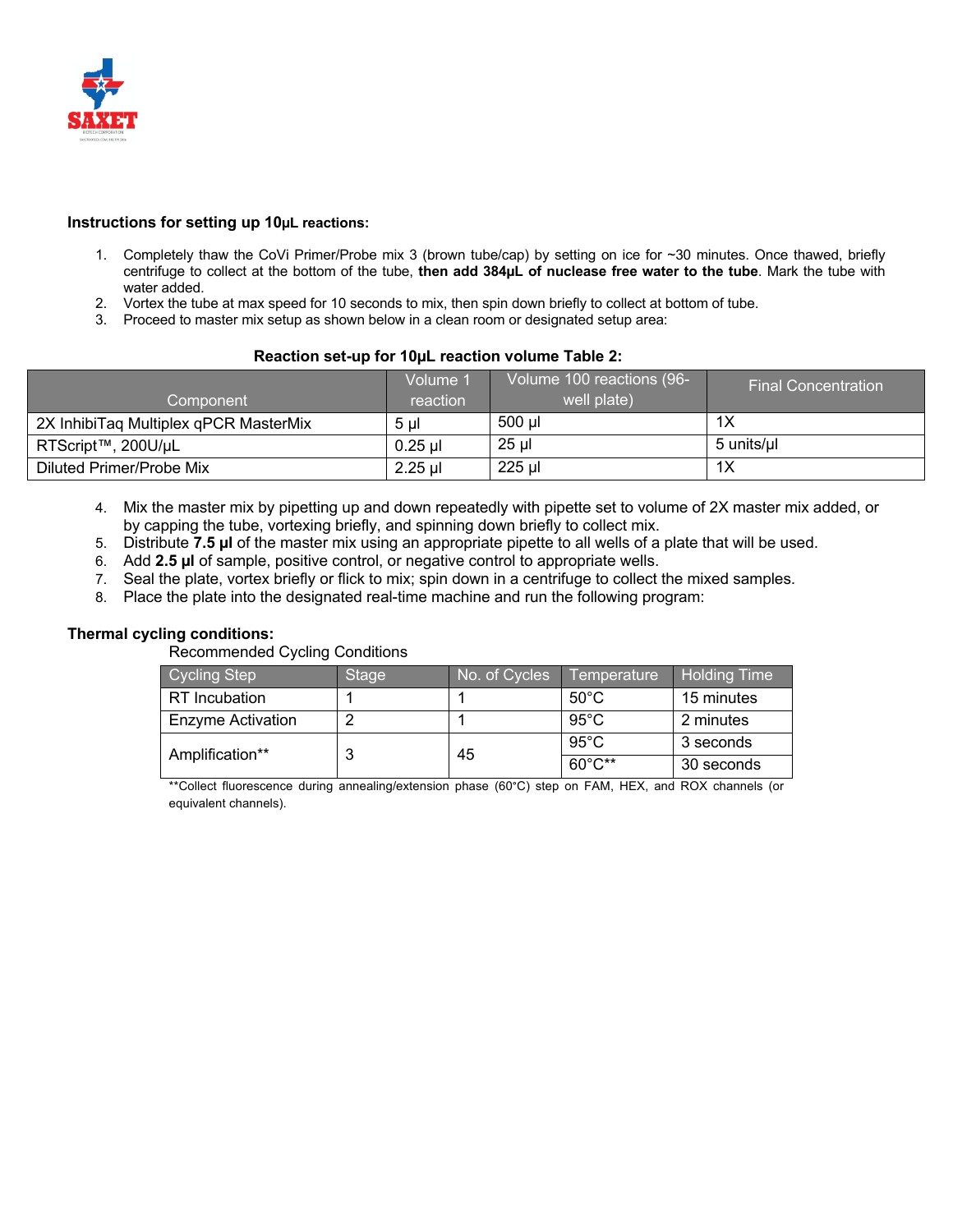

#### **Instructions for setting up 5µL reactions:**

- 1. Completely thaw the CoViPoint Primer/Probe mix 3 (brown tube/cap) by setting on ice for ~30 minutes. Once thawed, briefly centrifuge to collect at the bottom of the tube, **then add 55µL of nuclease free water to the tube**. Mark the tube with water added.
- 2. Vortex the tube at max speed for 10 seconds to mix, then spin down briefly to collect at bottom of tube.
- 3. Proceed to master mix setup as shown below in a clean room or designated setup area:

# **Reaction set-up for 5µL reaction volume Table 3:**

|                                       | Volume 1   | Volume 100 reactions (96- | / Final Concentration⊥ |
|---------------------------------------|------------|---------------------------|------------------------|
| Component                             | reaction   | well plate)               |                        |
| 2X Covipoint Multiplex qPCR MasterMix | $2.5$ ul   | $250$ µl                  | 1X                     |
| RTScript™, 200U/µL                    | $0.125$ µl | $12.5$ µl                 | 5 units/µl             |
| Diluted Primer/Probe Mix              | $0.375$ µl | 37.5 ul                   | 1X                     |

- 4. Mix the master mix by pipetting up and down repeatedly with pipette set to volume of 2X master mix added, or by capping the tube, vortexing briefly, and spinning down briefly to collect mix.
- 5. Distribute **3 µl** of the master mix using an appropriate pipette to all wells of a plate that will be used.
- 6. Add **2 µl** of sample, positive control, or negative control to appropriate wells.
- 7. Seal the plate, vortex briefly or flick to mix; spin down in a centrifuge to collect the mixed samples.
- 8. Place the plate into the designated real-time machine and run the following program:

# **Thermal cycling conditions:**

Recommended Cycling Conditions

| <b>Cycling Step</b>      | Stage  | No. of Cycles | Temperature      | <b>Holding Time</b> |
|--------------------------|--------|---------------|------------------|---------------------|
| RT Incubation            |        |               | $50^{\circ}$ C   | 15 minutes          |
| <b>Enzyme Activation</b> |        |               | $95^{\circ}$ C   | 2 minutes           |
| Amplification**          | ≏<br>w | 45            | $95^{\circ}$ C   | 3 seconds           |
|                          |        |               | $60^{\circ}$ C** | 30 seconds          |

\*\*Collect fluorescence during annealing/extension phase (60°C) step on FAM, HEX, and ROX channels (or equivalent channels).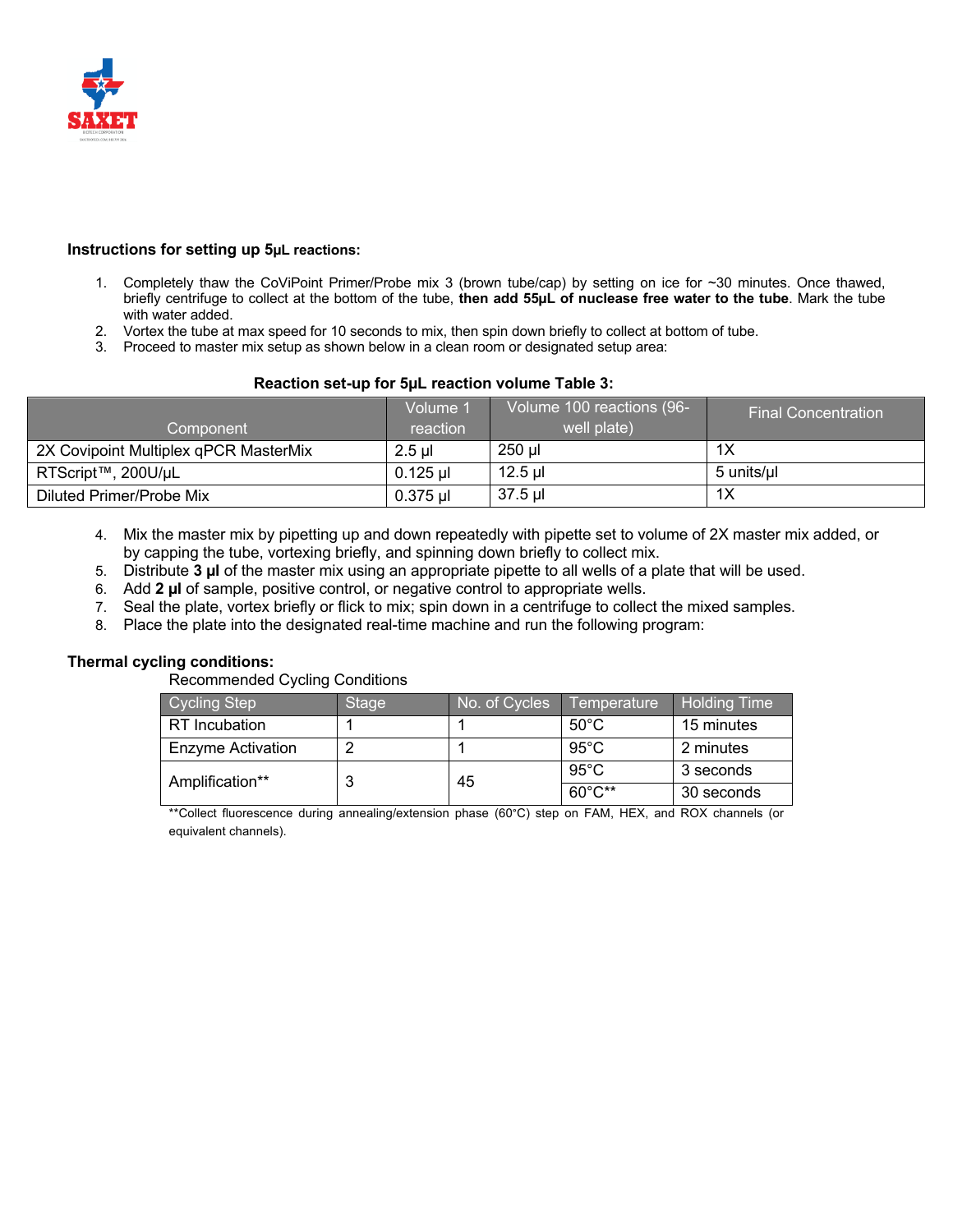

# **Risk and Safety Information:**

Safety Data Sheets are available upon request:

The user should carefully read all warnings, instructions or Safety Data Sheets provided by the supplier for any additional materials or chemicals required for the use of the CoviPoint One-Step Universal RT-qPCR Kit SARS-CoV-2. The user should also follow general safety precautions when handling biohazards, chemicals and other materials.

### **General Precautions:**

- 1. Treat all samples, materials and instrumentation as potentially infectious.
- 2. Avoid potential contamination by employing good laboratory practices, wearing proper personal protective equipment, and decontaminating workspaces before and after use.
- 3. All instruments must be maintained and operated according to manufacturer's instructions.
- 4. Dispose of waste according to state and local regulations.
- 5. Only use DNase and RNase free consumables.
- 6. Do not use reagents beyond their expiration.

#### **Manufacturing Information:**



Empirical Bioscience 2007 East Castle Drive, SE Grand Rapids, MI 49508

#### **Support:**

Phone: +1 432 634 1143 Email: info@saxetbiotech.com

#### **Explanation of Symbols:**

| Symbol | <b>Definition</b> |
|--------|-------------------|
|        |                   |